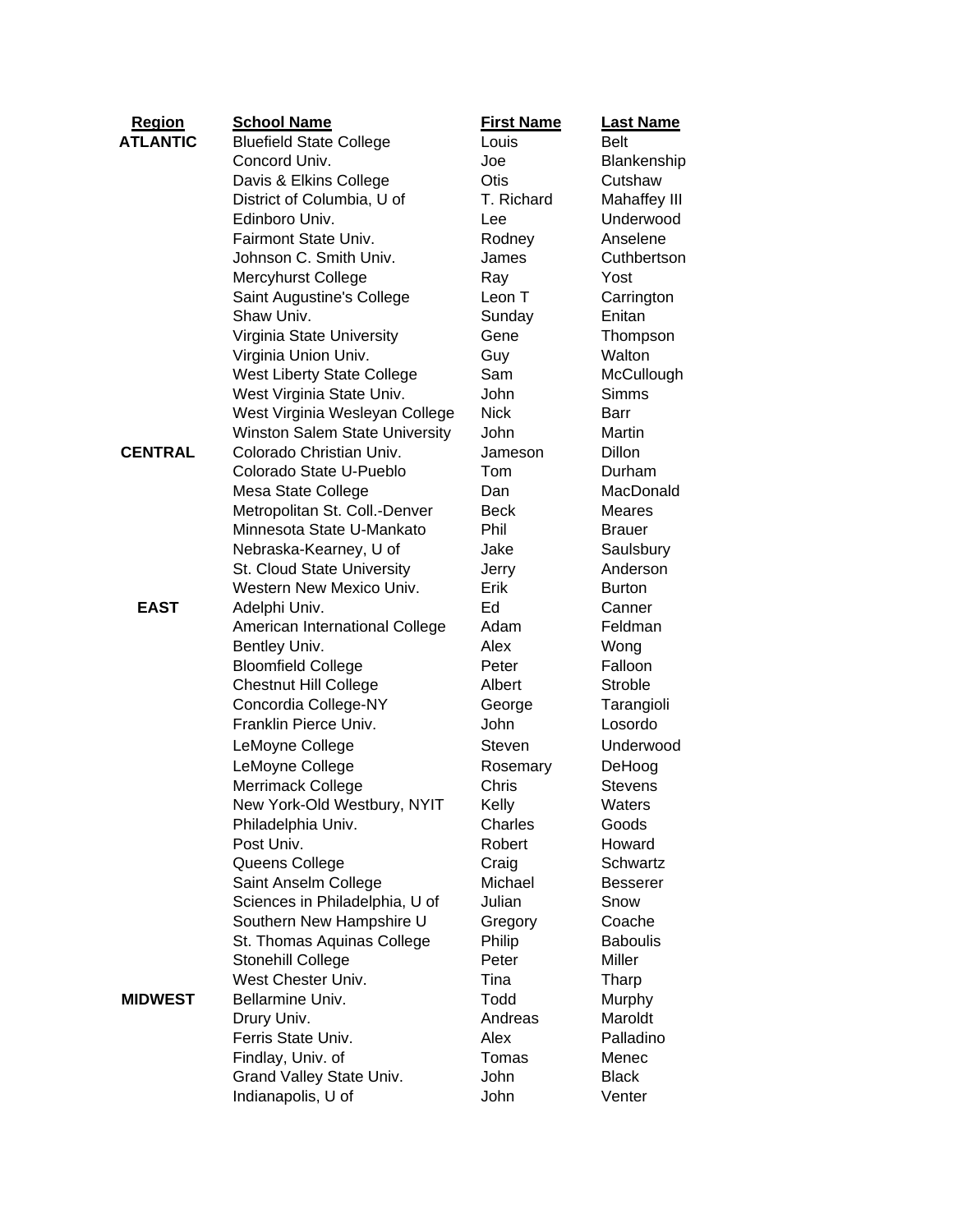|                  | Lake Superior State Univ.                 | Tom             | Linhart Jr.       |
|------------------|-------------------------------------------|-----------------|-------------------|
|                  | Lewis Univ.                               | <b>Brett</b>    | <b>Bridel</b>     |
|                  | Michigan Technological U                  | <b>Mike</b>     | Axford            |
|                  | Missouri-St. Louis, U of                  | <b>Rick</b>     | Gyllenborg        |
|                  | Northern Kentucky Univ.                   | Geoff           | Crawford          |
|                  | Northwood Univ.                           | Zane            | Colestock         |
|                  | Ohio Dominican Univ.                      | Ryan            | <b>Beigle</b>     |
|                  | Rockhurst Univ.                           | Carolina        | Mayorga-Perry     |
|                  | Saint Joseph's College                    | Reggie          | Sanderson         |
|                  | Southern Indiana, Univ. of                | Chris           | Crawford          |
|                  | Tiffin Univ.                              | Philip          | Conley            |
|                  | Wayne State Univ.                         | <b>Bryan</b>    | Morrow            |
| <b>SOUTH</b>     | Alabama-Huntsville, Univ. of              | Julie           | Woltjen           |
|                  | Barry Univ.                               | George          | Samuel            |
|                  | Delta State Univ.                         | Asa             | Atkinson          |
|                  | <b>Eckerd College</b>                     | Erin            | Koenig            |
|                  | <b>Flagler College</b>                    | Walter          | Shinn             |
|                  | Florida Institute of Technology           | Bill            | Macom             |
|                  | Florida Southern College                  | <b>Trey</b>     | Heath             |
|                  | Fort Valley State Univ.                   | Willie          | Foster            |
|                  | Harding Univ.                             | David           | Elliott           |
|                  | LeMoyne-Owen College                      | Garry           | Coleman           |
|                  | Lynn Univ.                                | Michael         | Perez             |
|                  | Morehouse College                         | <b>Terry</b>    | Alexander         |
|                  | Ouachita Baptist Univ.                    | Craig           | Ward              |
|                  | Palm Beach Atlantic Univ.                 | Chi             | Ly                |
|                  | <b>Rollins College</b>                    | <b>Ron</b>      | <b>Bohrnstedt</b> |
|                  | Saint Leo Univ.                           | James           | <b>Bryce</b>      |
|                  | Stillman College                          | William         | Riley             |
|                  | University of North Alabama               | <b>Brice</b>    | <b>Bishop</b>     |
|                  | Valdosta State Univ.                      | <b>John</b>     | Hansen            |
|                  | West Alabama, Univ. of                    | Glen            | Fanelli           |
|                  | West Florida, Univ. of                    | <b>Derrick</b>  | Racine            |
|                  | <b>SOUTH CENTRAL</b> Nebraska-Omaha, U of | Michael         | Saniuk            |
|                  | Southeastern Oklahoma State U             | Darren          | Cobble            |
|                  | St. Edward's Univ.                        | <b>Russell</b>  | <b>Sterns</b>     |
|                  | Abilene Christian Univ.                   | Hutton          | Jones             |
|                  | Arkansas-Fort Smith, U of                 | <b>Bob</b>      | Huckelbury        |
|                  | Cameron Univ.                             | James           | Helvey            |
|                  | Dallas Baptist Univ.                      | <b>Jennifer</b> | Curran            |
|                  | East Central Univ.                        | Charlie         | Hibbard           |
|                  | Incarnate Word, U of the                  | John            | Newman            |
|                  | Midwestern State Univ.                    | Larry           | Wiggins           |
|                  | Newman Univ.                              | Shella          | Augspurger        |
|                  | Northwest Missouri State U                | Mark            | Rosewell          |
|                  | Southwest Baptist Univ.                   | John            | <b>Bryant</b>     |
|                  | St. Mary's Univ.                          | lan             | Ward              |
|                  | Truman State Univ.                        | Pete            | Kendall           |
|                  | Washburn Univ.                            | David           | Alden             |
| <b>SOUTHEAST</b> | Anderson Univ.                            | Joey            | Eskridge          |
|                  | Armstrong Atlantic State U                | Simon           | Earnshaw          |